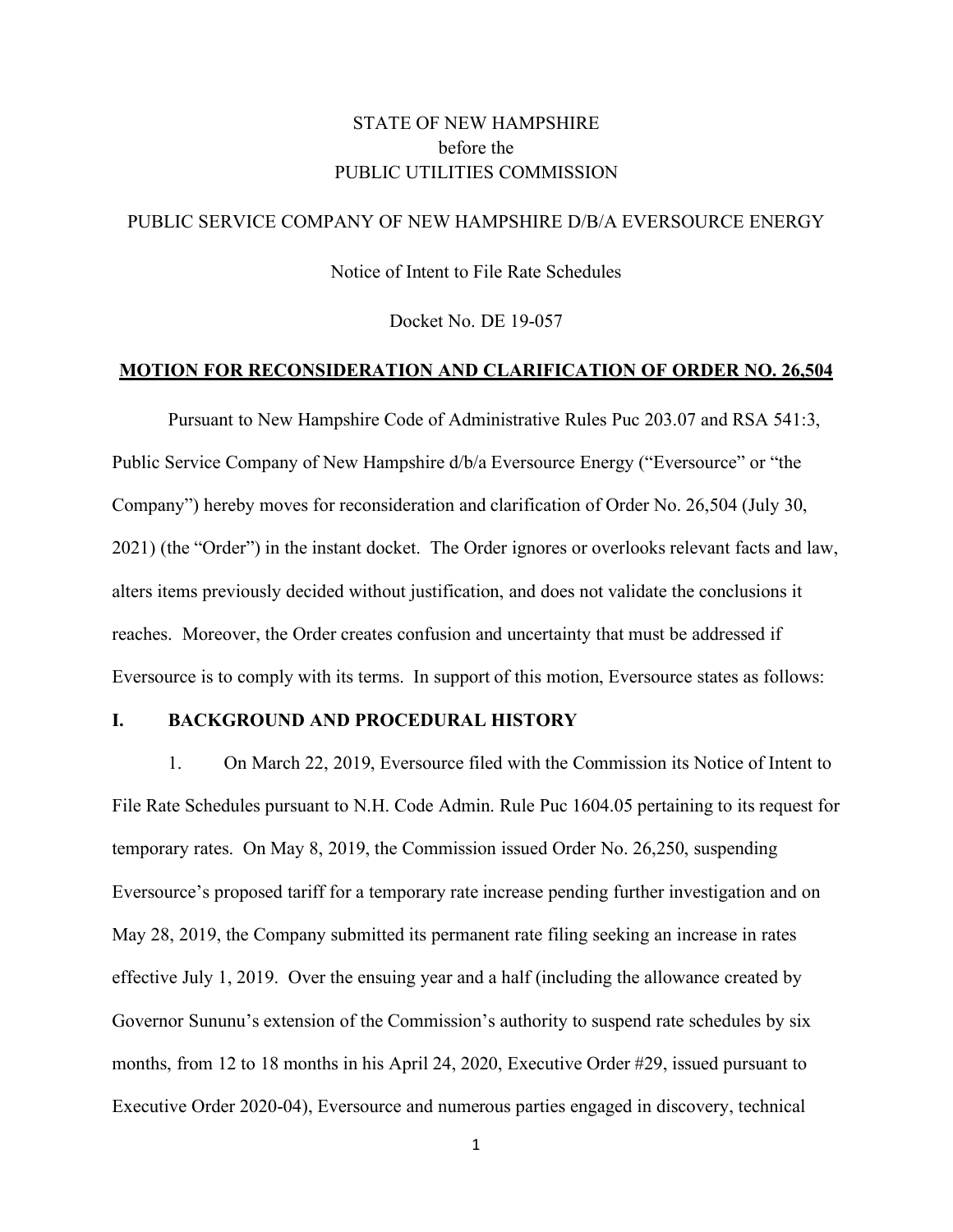sessions, and other discussions culminating in a Settlement Agreement (the "Settlement Agreement") on permanent rates that was filed with the Commission on October 9, 2020 and addressed in hearings at the end of October 2020. On December 15, 2020, the Commission issued Order No. 26,433 approving the Settlement Agreement.

2. Pursuant to Section 10 of the Settlement Agreement, Eversource is allowed three step increases to account for plant placed in service in calendar years 2019, 2020, and 2021. Appendix 5 to the Settlement Agreement identified the projects Eversource anticipated placing in service in calendar years 2019 and 2020 as part of the first and second step adjustments. The first step adjustment covering plant additions in calendar year 2019 was adjudicated in December 2020 and, by Order No. 26,439 (December 23, 2020), was approved as filed. The rate changes necessary to account for the Settlement Agreement as well as the first step adjustment occurred simultaneously on January 1, 2021.

3. On May 3, 2021, Eversource submitted its documentation in support of the second step adjustment consistent with the Settlement Agreement. Under the terms of the Settlement Agreement, the Company was to provide certain information with the second step submission, including: extensive information on the amount of the investments to be included in the step adjustment; detailed project descriptions including the initial budget; the final cost and date on which each project was booked to plant in service; and certain supporting documentation identified in the Settlement Agreement. *See* Settlement Agreement at Section 10.3. The documentation followed the template for documentation agreed to with the Staff<sup>[1](#page-1-0)</sup> for the initial step. *Id*. Under the Settlement Agreement, if the actual costs for the relevant projects resulted in

<span id="page-1-0"></span> $1$  At the time of the underlying rate case and the Settlement Agreement, the Staff was the Staff of the Commission, but by the time of the hearing on the second step adjustment the Staff had been transferred to the newly-created New Hampshire Department of Energy. For ease, references to "Staff" in this submission will mean either the Staff of the Commission or the Department of Energy as is appropriate for the context.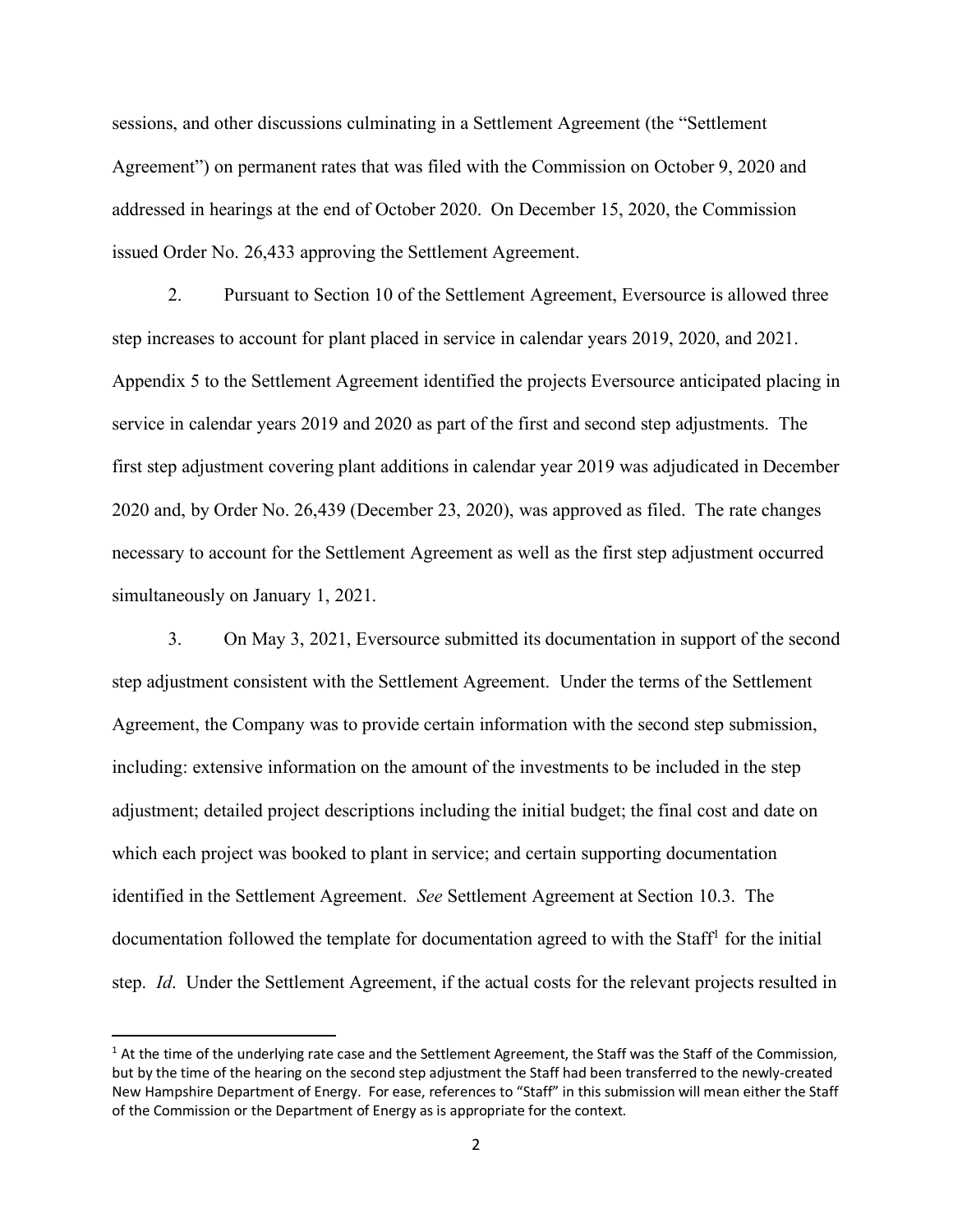a lower than agreed-upon revenue requirement cap of \$18 million, the actual amounts were to be used to calculate the step adjustment. In this case, the revenue requirement based on actual costs came in below the cap and Eversource proposed to recover the actual costs through the step adjustment.

4. The second step adjustment proposed that amended rates take effect on August 1, 2021, as contemplated in the Settlement Agreement. On June 29, 2021, the Commission issued a supplemental order of notice pertaining to the second step setting a hearing for July 19. Following that hearing, on July 30, 2021, the Commission issued the Order, which is the subject of this motion.

5. In the Order, the Commission approved the majority of the projects and project costs for recovery as proposed in Eversource's step adjustment filing, with some significant exceptions. First, despite finding the Pemigewasset Substation Project to be prudent, used and useful, the Commission disallowed \$911,000 of the total costs incurred for its development. As part of every distribution project completed by the Company, there are testing protocols in place to assure that the new equipment is functioning correctly and as designed before the equipment is energized and connected to the distribution system. An engineering design flaw was detected during the testing phase of the Pemigewasset Substation Project – a hugely complex, multidimensional undertaking – that had to be resolved before the project could be energized and placed into service. The third-party engineering firm took responsibility for the error and reproduced its work to correct for the engineering design flaw.

6. The costs that the Commission disallowed are the costs the Company incurred for additional internal engineering efforts, construction, testing and commissioning of the corrected substation design. These costs were not – and should not be – covered by the engineering firm's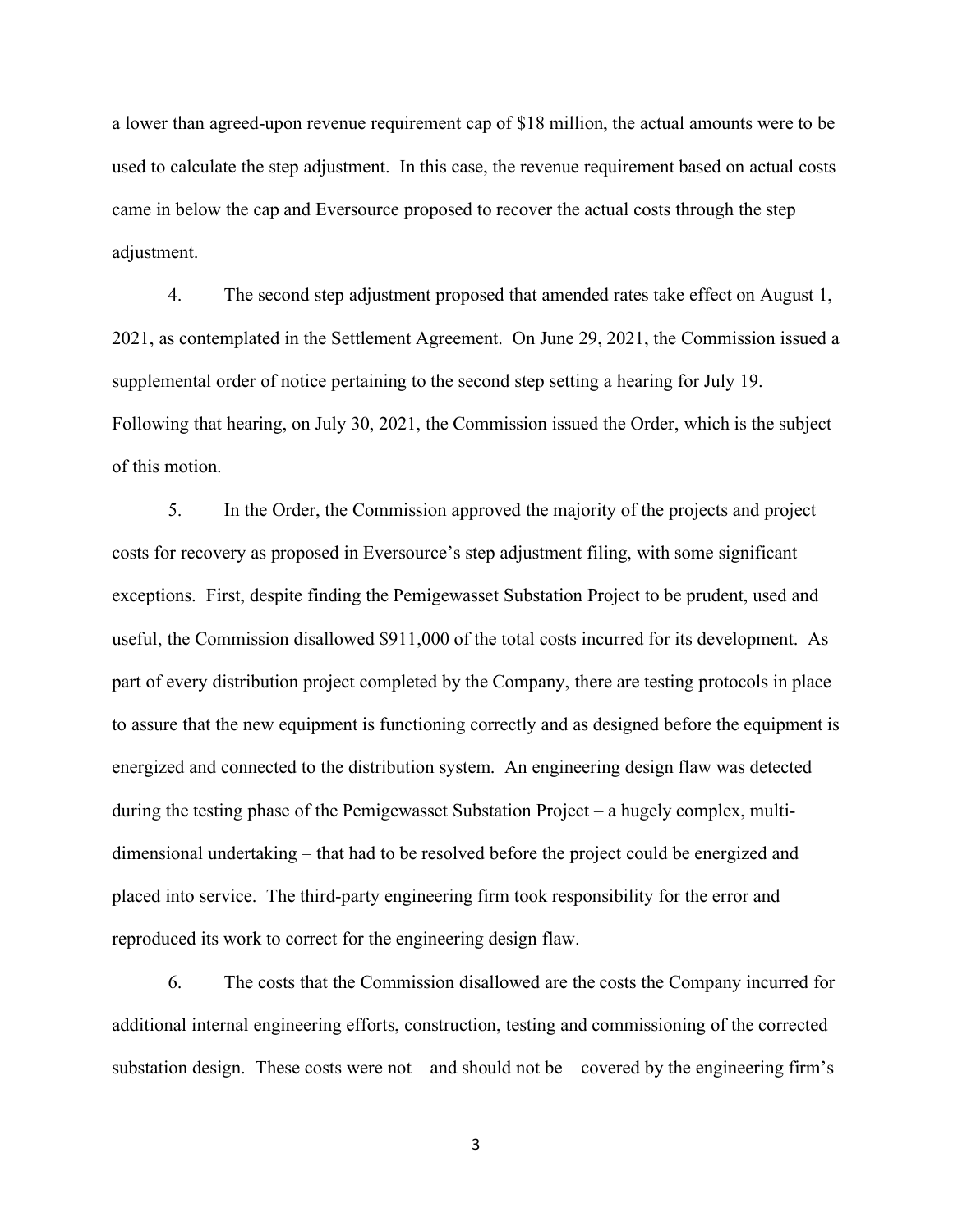contract. Yet, the Commission found that the costs that the Company incurred resulting from the contractor's error but not covered under its contract were "disallowed as imprudently incurred." Order at 6. With respect to the replacement of a failing submarine cable providing service to Welch and Lockes Islands in Lake Winnepesaukee, the Commission again found the project prudent and used and useful but disallowed a portion of the project's costs. With minimal explanation, the Commission disallowed \$163,000 in costs finding that "the costs incurred prior to the supplemental authorization approval were imprudently incurred." Order at 7.

7. In the Order, the Commission identified two additional items with which it had concerns. With respect to the accounting treatment of property damage attributable to third parties, the Commission concluded that the matter would be addressed in the Business Process Audit ("BPA") specified in the Settlement Agreement. In the interim, however, the Commission approved the costs identified in Eversource's submission for recovery, "subject to reconciliation." Order at 7. Lastly, the Commission agreed with certain findings of the audit report on the first step, on which there had been no Staff recommendation or other process, that load tap changer controls ("LTCCs") should be treated as an expense item, rather than a capital item "on a going forward basis." Order at 8.

8. On each of these four items, and as discussed more fully below, the Order overlooks or disregards relevant information and should be reconsidered and/or clarified.

#### **II. LEGAL STANDARD**

9. Pursuant to RSA 541:3, the Commission may grant rehearing or reconsideration when a party states good reason for such relief. *Public Service Company of New Hampshire*, Order No. 25,361 (May 11, 2012) at 4. Good reason may be shown by identifying new evidence that could not have been presented in the underlying proceeding or by identifying specific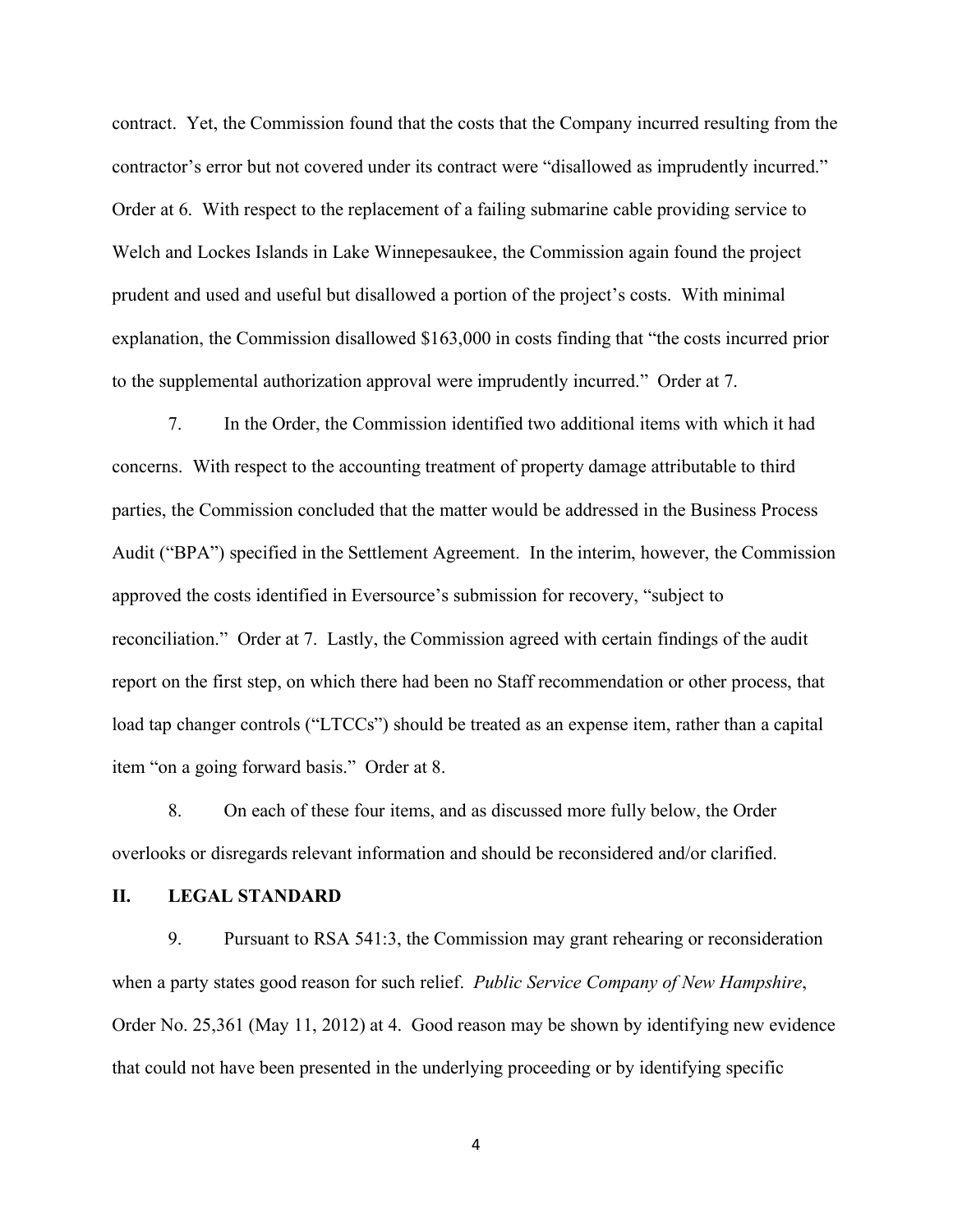matters that were overlooked or mistakenly conceived by the deciding tribunal. *Id*. at 4-5. A successful motion for rehearing does not merely reassert prior arguments and request a different outcome. *Id*. at 5. Eversource submits that for the reasons set out below, the Commission's decision overlooks or mistakenly conceives relevant facts and law and improperly adjusts findings and conclusions in prior orders. Accordingly, reconsideration is proper.

#### **III. ARGUMENT**

10. As described above, the Commission concluded that it would disallow recovery of \$911,000 in costs pertaining to the Pemigewasset Substation. That project related to extensive, necessary work within the station including replacement of an existing, overloaded transformer with a new transformer, as well as the replacement of other aged equipment and expanding the control house at the station to accommodate the required new control equipment. Ex. 64 at 29. For that project, Eversource, as part of its standard practice, retained an outside engineering firm to conduct detailed engineering work on the substation pertaining to this necessary work. Transcript ("Tr.") at 68. The engineering work was examined through the project review and budgeting processes consistent with Eversource's capital authorization practice. Tr. at 69-73. Eversource utilizes sophisticated quality-control testing protocols to assure that any new equipment being installed on the system is functioning as designed and will integrate with the existing components of the distribution system safely and reliably. The quality-control testing is designed to be a checkpoint to reveal any anomalies that could cause system faults or cascading failures when the component is energized and placed into service. At the stage that Eversource was testing the newly installed equipment prior to commissioning, Eversource discovered incorrect voltage on the synch scope, requiring a change to the design. Ex. 64 at 31; Tr. at 74-75. Because the error was attributable to the work of the engineering firm, the firm was required to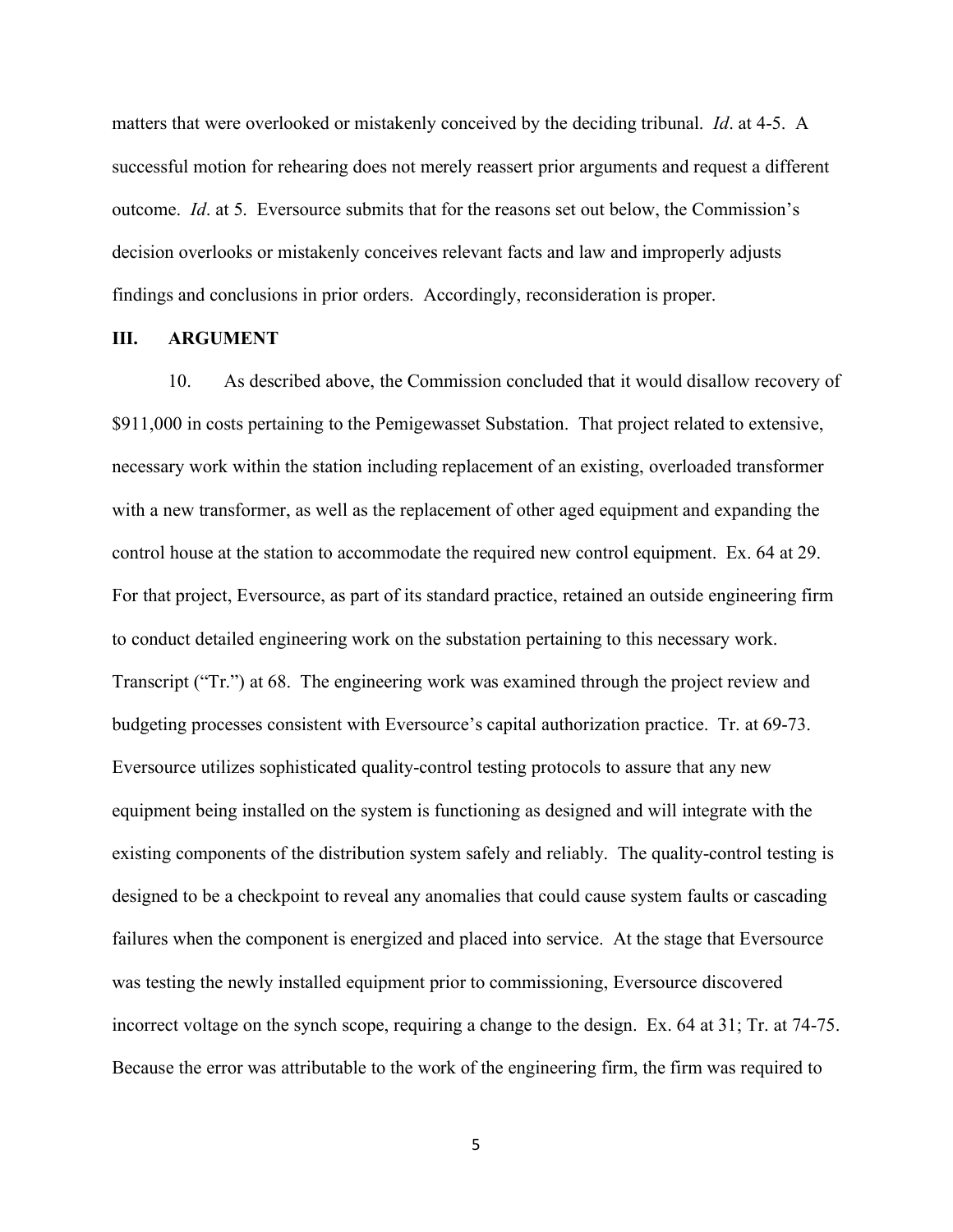conduct additional work to correct the identified problems at its cost. Tr. at 78. The additional engineering required additional steps from the Company, including construction and testing, all with the purpose of assuring that the newly installed equipment would function properly when integrated into the surrounding, inter-dependent components and not be prone to some kind of failure. Ex. 64 at 55-56; Tr. at 79-80. It is the additional costs following the identification of the design flaw the Commission disallowed.

11. With respect to these additional costs, the Commission summarily and erroneously concluded that "[b]ased on the testimony, we do not find that Eversource has met its burden to show that these consequential costs were prudently incurred, and disallow \$911,000 in investment costs associated this project." Order at 6. This conclusion overlooks relevant facts and is without adequate foundation.

12. There are several reasons that the Commission's finding is in error. First, the Commission concluded that the identified costs were imprudent, but it never specified the particular basis for its conclusion. Pursuant to RSA 363:17-b, III, orders of the Commission are to contain a "decision on each issue including the reasoning behind the decision." In this case, the Commission made a few factual statements about the costs and the engineering firm's liability apart from the conclusory statement. However, the actual conclusory statement that Eversource failed to meet its burden to show the costs were prudently incurred fails to cite any reasoning for that conclusion. There is no statement as to the reason that the costs are claimed to be imprudent, which is the direct implication of a finding that the Company failed to meet its burden.

13. Significantly, the conclusory statement on the Company's alleged failure to meet the standard starts with the words "Based on the testimony, … ." However, the only testimony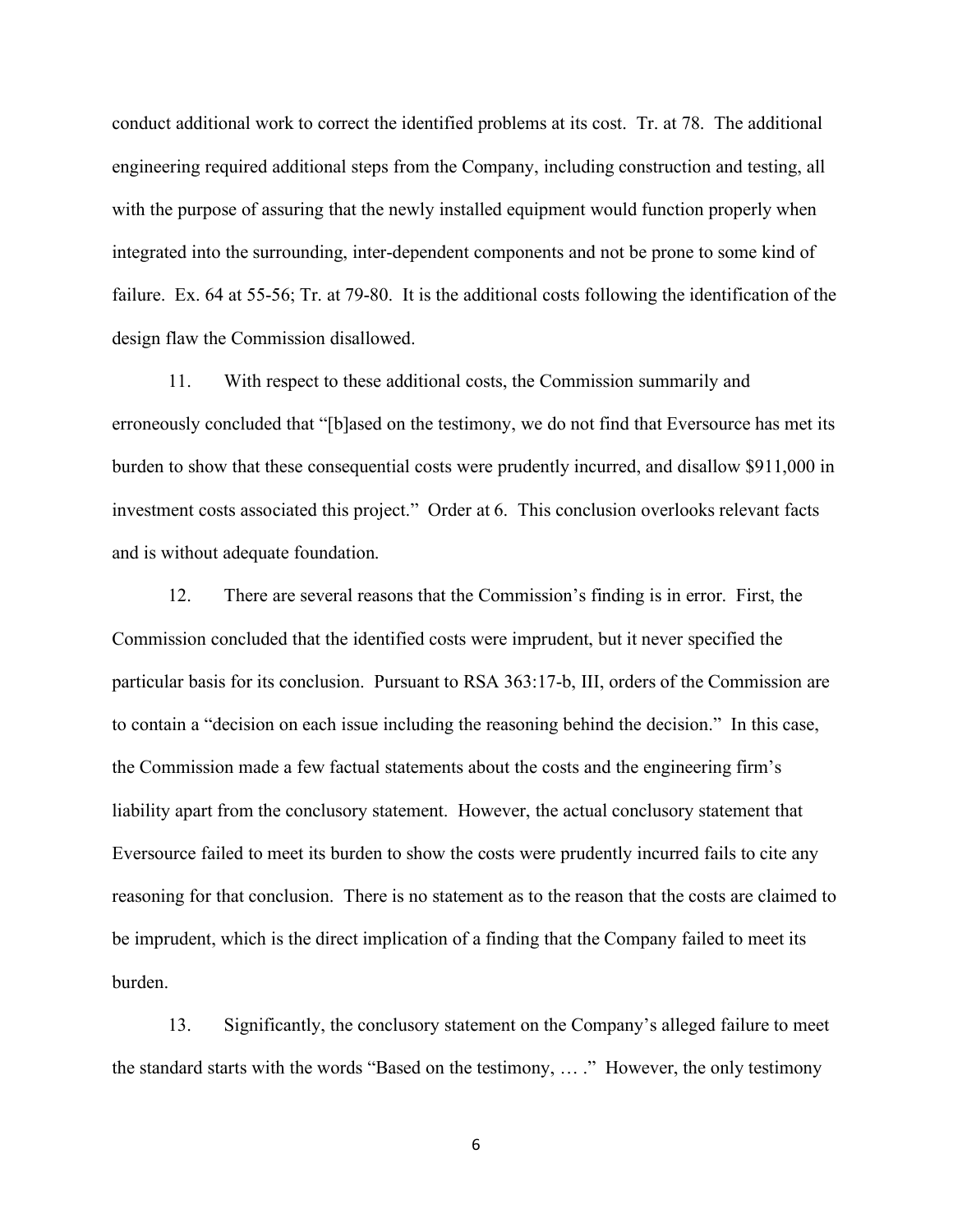in the proceeding is from Eversource witnesses who, in both written and oral testimony, provided substantial information on the details involved in the project and the interactions with the engineering firm and described how these acts were prudent. Ex. 59 at 24 (red); Tr. at 22. There is no testimony before the Commission that contradicts the evidence in the record put forth by the Company. No other witnesses testified on the matters and there is no evidence demonstrating that Eversource was not prudent. Accordingly, to the extent "the testimony" supports any conclusion, it can only be that the project and its costs were prudent. In that the Commission stated that its conclusion was based upon the testimony and that the Commission's conclusion is contrary to the evidence in testimony, it should be reconsidered.

14. Furthermore, in reaching its decision the Commission does not define or explain what the standard of prudence is, nor how it believes Eversource failed to meet that standard in this instance. In New Hampshire:

The prudence standard is one of the specific standards that has been developed by the Court to govern the inclusion or exclusion of costs for ratemaking purposes. *Appeal of Conservation Law Foundation*, 127 N.H. 606, 637 (1986).

Prudence is "essentially an analogue of the common law negligence standard". *Id*. "While the scope of the prudence principle is by no means clear, it at least requires the exclusion from rate base of costs that should have been foreseen as wasteful." *Id*. "[P]rudence judges an investment or expenditure in the light of what due care required at the time an investment or expenditure was planned and made." *Id*. at 638.

The test of due care asks what a reasonable person would do under the circumstances existing at the time of a decision. *Fitzpatrick v. Public Service Co*. of N.H., 101 N.H. 35 (1957). Stated differently, a lack of due care is the failure to use that degree of care that the ordinary reasonably careful and prudent person would use under like circumstances.

*Public Service Company of New Hampshire*, Order No. 20,503, 77 NH PUC 268, 270 (1992);

*see also Public Service Company of New Hampshire*, Order No. 25,565 (August 27, 2013) at 20

("When reviewing whether a utility has been prudent in its decision making, [the Commission]

'may reject management decisions when inefficiency, improvidence, economic waste, abuse of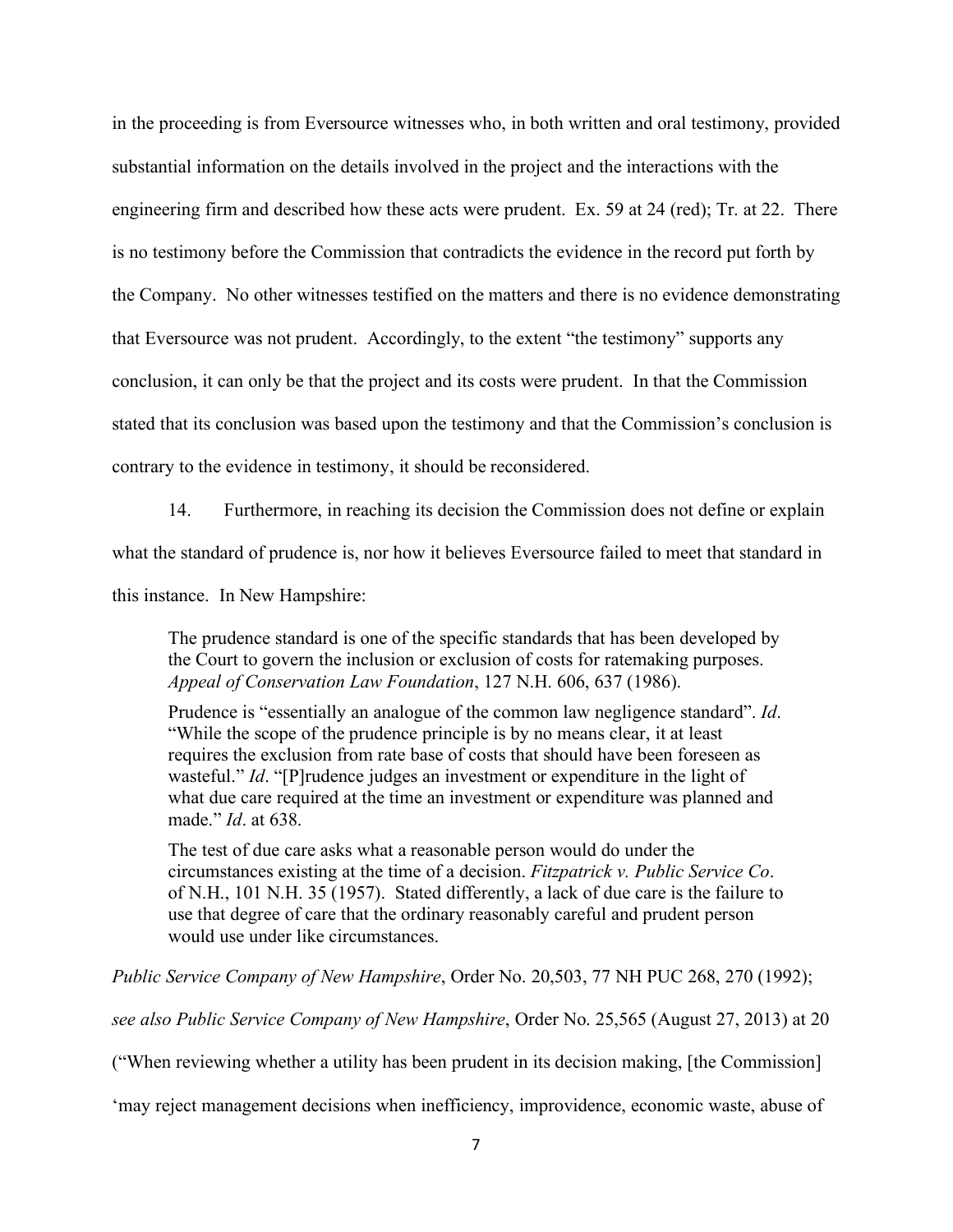discretion or action inimical to the public interest are shown.'") (*quoting Appeal of Easton*, 125 N.H. 205, 215 (1984)). In this case, the Commission found that the Pemigewasset Substation Project, on the whole, was prudently undertaken and is used and useful in providing service to customers. In addition, pre-completion testing is a critical part of the project installation process, which is specifically and diligently applied to identify and fix potential anomalies that could cause damage and cost if installed without discovery of those anomalies. Lastly, there is no evidence that the Company could have done anything different in relation to the contractor's liability, nor is any such evidence stated in the decision. Without any statement of the standard in the decision, nor any analysis matching up the evidentiary facts with the standard, the summary conclusion stating that the Company has not met its burden falls far short of what is required by law as a basis for a disallowance.

15. Without any weighing and discussion of the record evidence, it is not possible to reconcile the fact that the Commission found that: (1) the Pemigewasset Substation Project was prudently constructed and is used and useful in the service of customers; and (2) all associated costs of the project are prudent, *except* for the costs incurred to correct an error before that error resulted in the failure of a significant piece of newly installed equipment. Thus, the evidence does not support the conclusion that the costs are imprudent.

16. Further, as quoted above, the standard for prudence is not perfection. Rather, it is whether the utility exercised due care in acting as a reasonable person would when completing the project, or whether the company was undertaking work that it could foresee would be wasteful. In this case, the Company retained a consultant to perform the complex, specialized engineering work required for the substation project, which is an established industry practice, *i.e.,* specialized engineering work is typically needed on larger scale projects and is warranted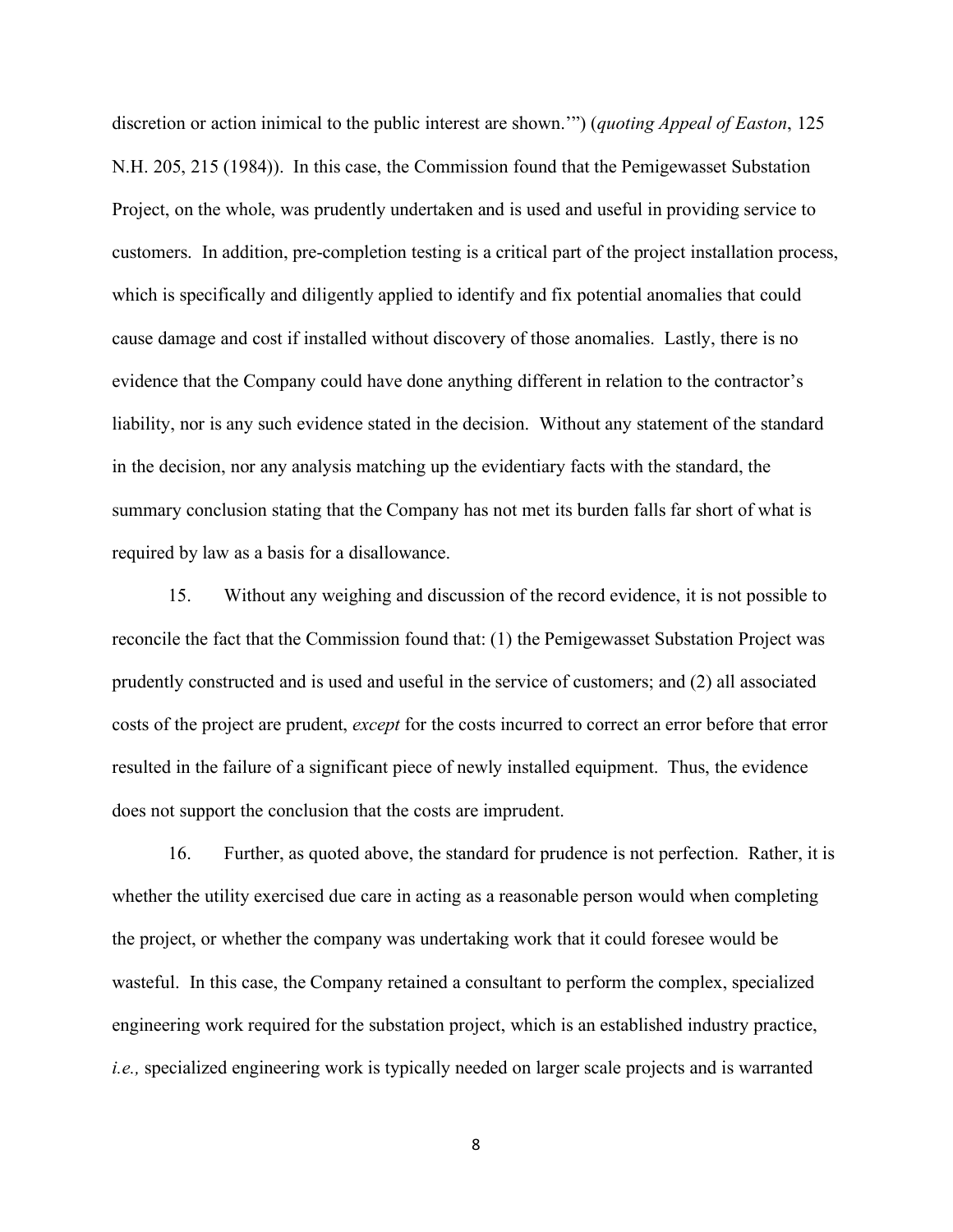given the reliance the system will have on that component. The consultant's work was conducted professionally with oversight by the Company and subject to appropriate contract terms used in the industry for this type of work, and there is no evidence that the Company's contracting terms with the consultant fell below industry practice. There is nothing to indicate that Eversource did, or failed to do, anything other than exercise appropriate due care in the engineering for the project; nor does the Order cite to any particular basis or shortfall as proof that the Company "failed to meet its burden."

17. Upon testing the equipment, the Company determined that there were anomalies that had to be addressed before the equipment could be commissioned and placed into service. As Eversource explained at hearing:

We perform our review before it goes to construction.... Had we not done this testing, we probably would have energized the transformer and created a -- and maybe failed the transformer. You know, we test everything before we energize it. And, in this case, that testing process did exactly as it was designed to do, it detected a wiring error, and helped us figure out how to correct it.

Tr. at 79-80. In other words, the testing was appropriate and consistent with standard protocols to address any issues that might not previously have been addressed. And, in this case, it revealed an anomaly that required correction. Thus, the Company did exactly what it should do to verify the operability of system components before commissioning those components on the system. The Company addressed the anomaly to make sure that the project could be completed for the purpose that it is meant to serve. There is no step in the process where the Company fell below the standards of reasonable care and the Order does not cite to a single point of failure warranting the conclusion that the Company failed to meet its burden under the applicable standard established in New Hampshire law.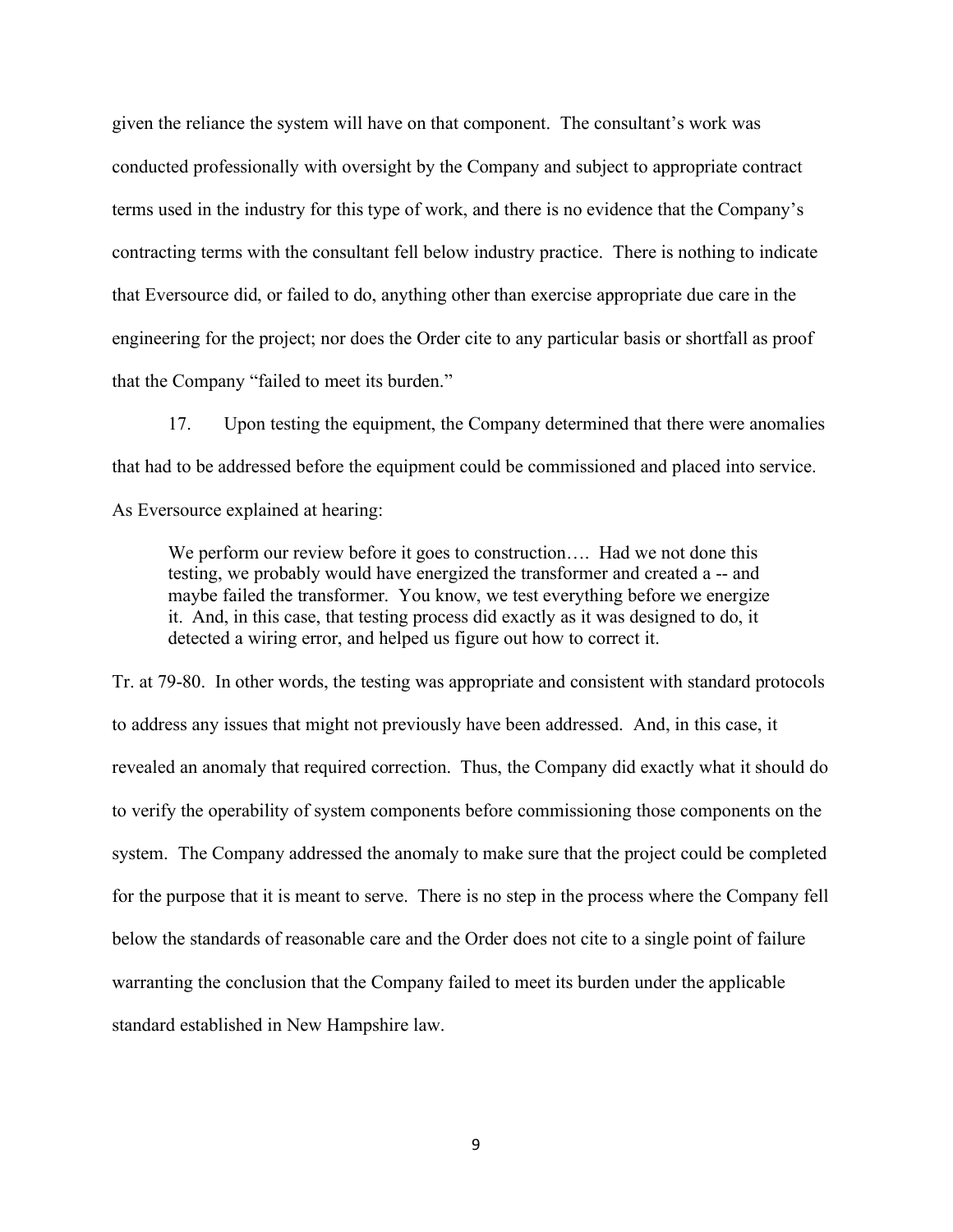18. The Order appears to assume that any costs incurred following the testing are, by definition, imprudent because they might have been avoided under different facts. Although hindsight may indicate that the situation could have unfolded differently, the potential for different facts does not dictate whether Eversource acted prudently, consistent with New Hampshire law and precedent. As quoted above "The test of due care asks what a reasonable person would do under the circumstances existing at the time of a decision." *Public Service Company of New Hampshire*, 77 NH PUC at 270. At the time that it conducted its testing and discovered the issue, Eversource had to decide whether to correct the error and finish the project, leave the error uncorrected and potentially fail an expensive piece of newly installed equipment, or abandon the project. In that this was a necessary project, abandoning the project was not an option. Likewise, installing and commissioning a piece of equipment Eversource now knew to be faulty was not an option. Accordingly, in line with the degree of care that an ordinary reasonably careful and prudent person would have used under like circumstances, Eversource corrected the error and completed the project. Thus, there is nothing in the record demonstrating that Eversource exercised anything other than the standard of reasonable care called for and no basis for a disallowance. Thus, the Commission's Order should be reconsidered.

19. With respect to the cable replacement project, there is, likewise, no basis for the Commission's conclusion and reconsideration is appropriate. This project involved the replacement of cables serving the year-round residents of Lockes and Welch Islands on Lake Winnipesaukee, who had been served by submarine cables that were more than 60 years old and that were failing. Tr. at 16. The Company had been reviewing the need for the project for some time and engineering, permitting and other work ultimately began in 2016. Tr. at 16-17. As that work progressed, and once it had gone out for bidding, it became clear that the initially approved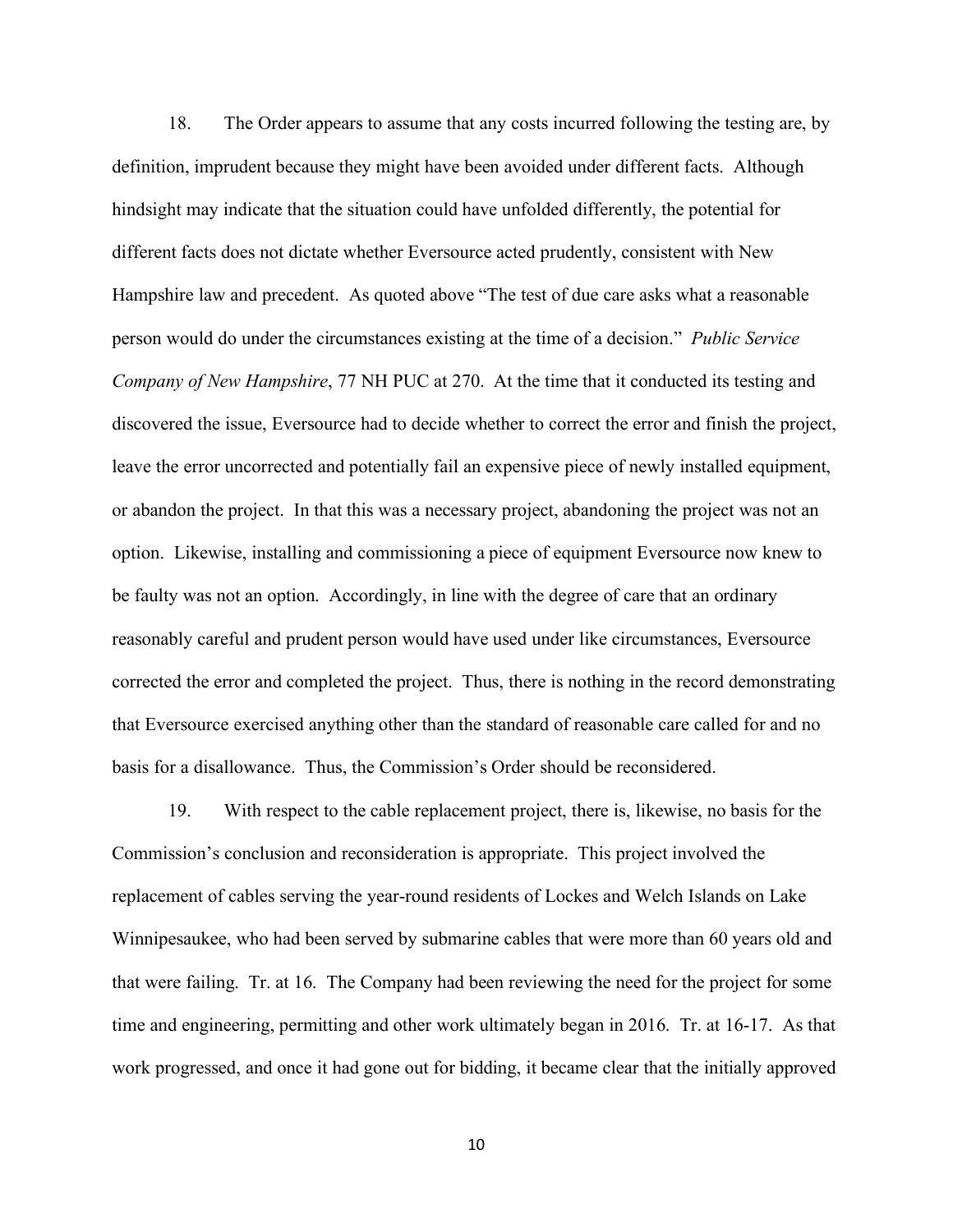amount of \$360,000 for the project was inadequate. Tr. at 17. Therefore, a supplemental funding request was completed and approved. A second round of bidding was conducted to assure that the Company was capturing and planning for the lowest cost for the project with the best information. Tr. at 17-19.

20. As with the substation project, the testimony and evidence in the docket supports the prudence of the project and there is no evidence to the contrary. No party sought a disallowance of costs relating to this project. The Staff asked questions about the project and solicited information during the hearing; however, no party requested that the Commission reject any of the costs. In fact, in its closing, the Staff stated its position that, with exception of the Pemigewasset Substation and the costs of the LTCCs, "the Regulatory Support Division views the projects requested for recovery in this step as used and useful, their costs as prudently incurred." Tr. at 153. Accordingly, the Staff supported the prudence of the same project that Eversource testified was prudent and it is unclear on what basis the Commission determined to disallow costs without any support in testimony and without any proposal for disallowance.

21. The only justification stated in the Order for disallowance is that "the costs incurred prior to the supplemental authorization approval were imprudently incurred." Order at 7. The Commission points to no facts, information, or reasoning indicating a basis for treating the \$163,000 in disallowed costs any differently than any other costs for this project. The costs were incurred consistent with an initial authorization that was previously, and properly, approved in 2016. Ex. 64 at 1, 3. Although the Commission asserts that the initial authorization was lacking in detail, there is nothing in the Order, nor in the record, that indicates that the \$163,000 spent pursuant to that properly approved funding request was improper, inappropriate or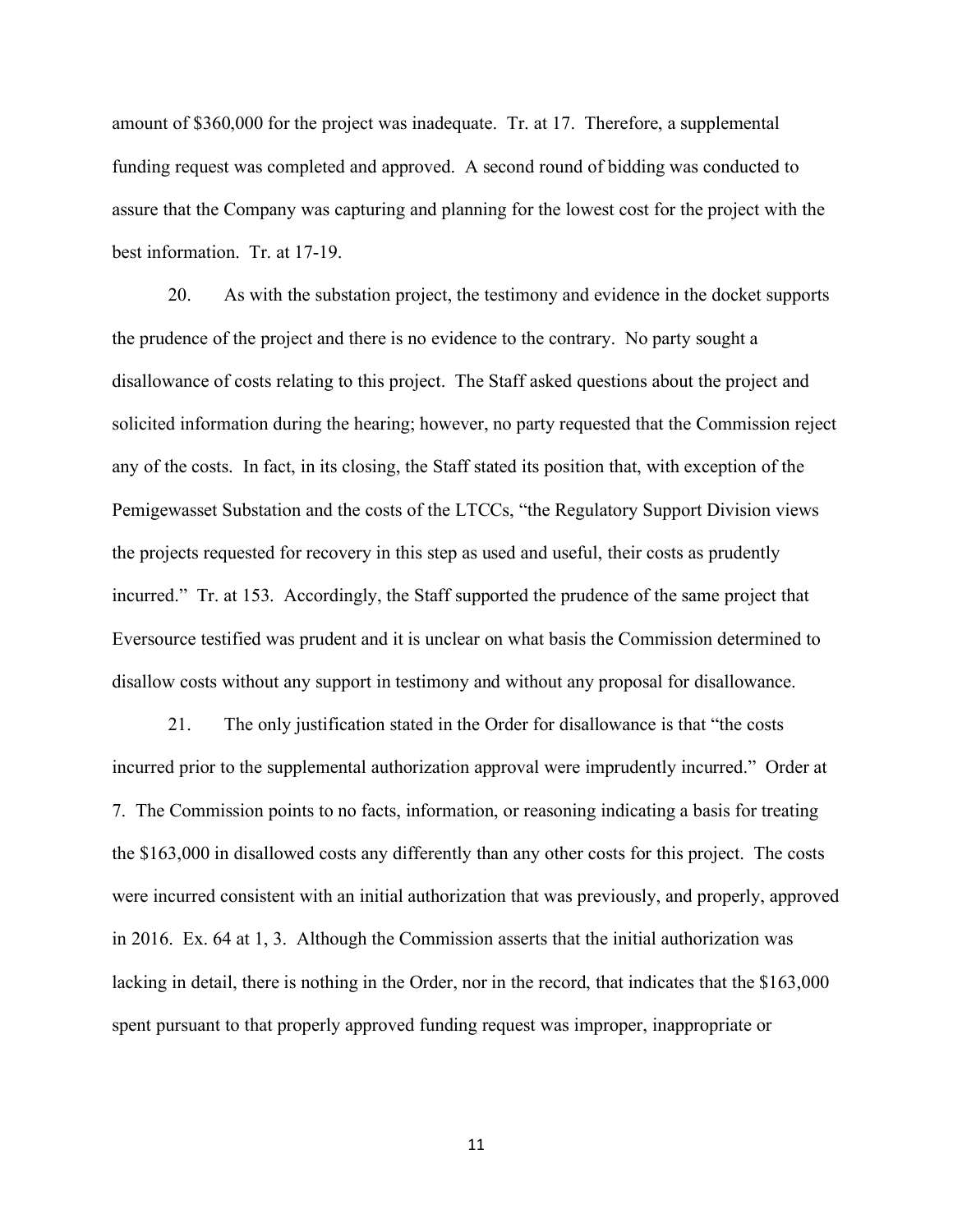imprudent. The fact that more detail would have been preferred does not mean that the engineering costs that were incurred pursuant to that initial authorization were imprudent.

22. As noted above, the evaluation of "prudence" is a test of due care and asks whether the utility did what a reasonable person would do under the circumstances existing at the time of a decision. The Commission's determination appears to be based almost entirely on the belief that additional detail in the initial authorization would have been better. Eversource does not dispute that providing additional detail and support in project authorization documents may be preferred in any given instance. However, the fact that the Commission seeks more detail does not end the Commission's inquiry and is not a sufficient basis to deny cost recovery. In that the Commission overlooked or mistakenly conceived the facts and the record as well as the relevant legal standard, reconsideration is proper.

23. Next, Eversource seeks both reconsideration and clarification with respect to the accounting treatment of LTCCs. As described at the hearing:

A substation transformer, especially newer ones, have, in addition to the transformer, there is a separate mechanical piece of equipment that allows you to regulate the voltage coming out of that transformer within a certain range, generally plus or minus 10 percent. That device is called a "load tap changer". It changes what are called "taps" within the transformer, changes them under load, hence the name "load tap changer". Associated with that load tap changer is a control, which monitors the voltage, it has program settings. And, as long as -- if the voltage goes outside those limits that are programmed into the control, it adjusts the taps such that it will change the voltage coming out of that transformer. That's a "load tap changer".

Tr. at 91. Accordingly, an LTCC is a piece of equipment attached to a transformer that aids the transformer in controlling voltage. As Eversource stated, it is common for an LTCC to be replaced separately from the replacement of the transformer to which it is attached. Tr. at 92. Eversource has, since 2012, treated LTCCs as capital items consistent with the relevant FERC regulations. Ex. 63 at 21. In the Order, the Commission concluded that LTCCs should be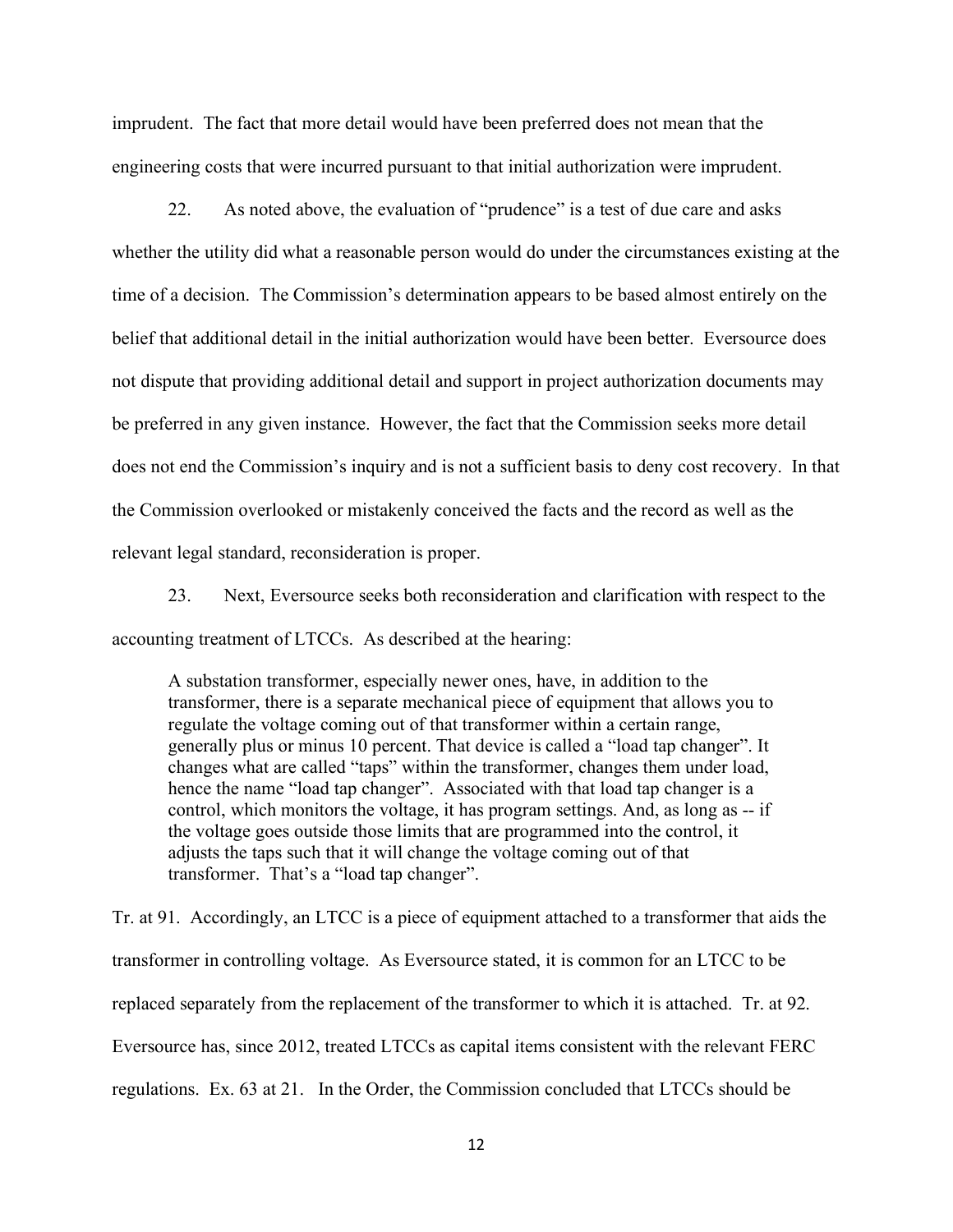treated as a maintenance expense item "on a going forward basis." Order at 8. This conclusion requires reconsideration as well as clarification.

24. As to the issue of reconsideration, the Commission's conclusion in the Order runs counter to the express understanding of the Settlement Agreement as approved in Order No. 26,433. The Settlement Agreement specifies the capital projects and capital project types that are to be included in the step adjustments and specifically references LTCCs as a capital item in the steps. *See* Exhibit 58, at page 54 (red), line 99; page 59 (red), lines 104 and 122; and page 60 (red), line 136. Accordingly, it was the express intent of the settling parties, and the Commission, that these be included as a capital item within the step adjustments.

25. As noted, Eversource has been treating LTCCs as a capital item since 2012, including through the time of the audit conducted on the Company's underlying rate case filing. That audit did not identify any issues or concerns with the treatment of LTCCs as a capital item. Consistent with long-standing Commission practice and procedure, $<sup>2</sup>$  $<sup>2</sup>$  $<sup>2</sup>$  the audit report on the rate</sup> case was not submitted as a stand-alone document from which the Commission was intended to reach its own conclusions. Rather, the rate case audit was referenced in Staff's written testimony and formed the basis for various recommendations by the Staff which, notably, did not relate to each issue in the audit report, but only to those the Staff viewed as worth noting. *See* Ex. 57. As a result, there was no opportunity for Eversource to address the treatment of LTCCs as a capital item in the context of the rate case hearing. Accordingly, through testimony in the rate case, Eversource had notice and a public opportunity to address the matters deemed relevant from the

<span id="page-12-0"></span><sup>2</sup> *See e.g.*, Docket Nos. DE 20-062, DE 19-105, and DE 19-050 – Staff recommendations filed following the completion of audits of Eversource's storm costs; Docket No. DG 20-105, Staff testimony filed on March 18, 2021 incorporating results of audit report; Docket No. DG 17-048 Staff testimony filed on November 30, 2017 incorporating results of audit report; Docket No. DG 17-070 Staff testimony filed on December 20, 2017 incorporating results of audit report.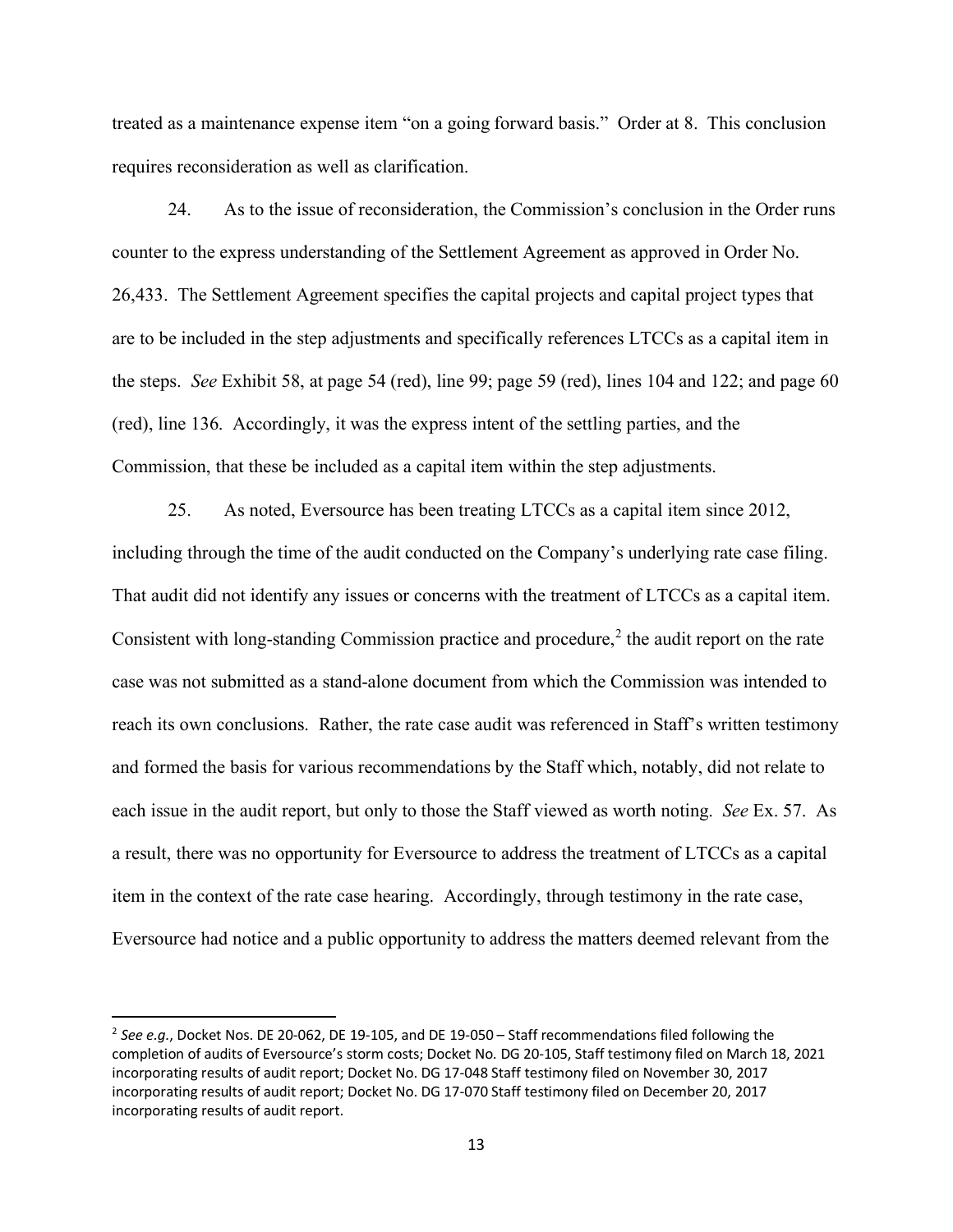audit report; however that notice and opportunity did not extend to the LTCCs, which the Commission has now ruled upon without any process.

26. The Commission's Audit Staff issued its audit report on Eversource's first step in February 2021. From that time to the date of the hearing on the second step in July 2021, nothing further happened with the audit report. There was no report, recommendation, or testimony of the Staff that sought to implement the audit report or any portion of it. *See* Ex. 68. In other words, there was no public indication that there were continuing issues with the items identified in the audit report generally or with LTCCs specifically. Moreover, there was no opportunity for Eversource to explain or defend any position it took relative to the issues identified in the audit report, nor an opportunity to cross-examine Staff on its recommendations. Eversource was confined to responding to questions during the hearing on a matter it was not aware was in issue in this case.

27. The issue with this inadequate process is made more acute by the fact that there is no indication as to the reasons that the audit or the Staff singled out LTCCs for this treatment. As stated in the audit report, "Audit reviewed the FERC reference to account 362, Station Equipment, and agrees that the initial installation of items of property shall be capitalized. The issue here relates to the replacement of property initially capitalized which should then be expensed as replaced." Ex. 63 at 21. Putting aside for the moment whether Eversource agrees with this conclusion (which it does not), this recommendation is based upon the Audit Staff's reading of a particular FERC regulation that applies to more than just LTCCs. Presuming that the Commission is adopting the audit's recommendation as the correct in interpretation and application of the FERC regulation (which it is not), this conclusion creates confusion as to the application of the relevant accounting standards for items other than LTCCs. As an example, in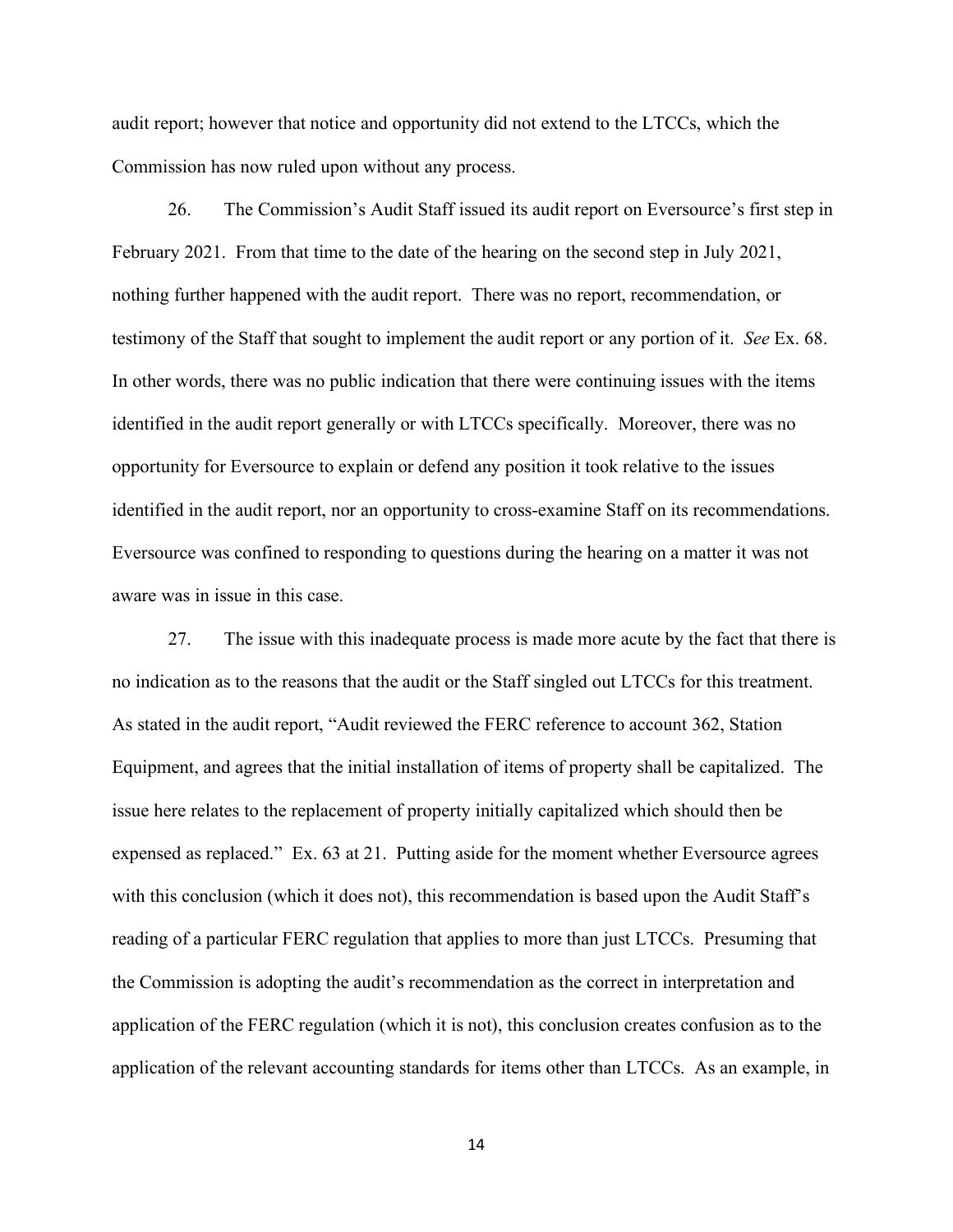the case of the Pemigewasset Substation discussed above, Eversource installed a new control house to contain the equipment necessary to control the substation's operation. In doing so, the entire control house was properly treated as a capital item. Should Eversource replace the door to that control house in the future, the audit report would seem to indicate that the door should be treated as an expense item rather than as part of the larger capital asset to which it is affixed. Because there was no opportunity for a public discussion on this issue, the Commission's blanket adoption of the audit report's conclusion raises questions about the accounting treatment of assets other than just LTCCs. The Order overlooks the truncated process and the long-term confusion created by its conclusions and reconsideration is proper.

28. As a further issue regarding the conclusion on the LTCCs, it should be noted that Eversource has treated LTCCs as a capital item and included the LTCCs in the steps because LTCCs are capital items as specified in the Settlement Agreement. Therefore, Eversource's rates reflect the treatment of those devices as capital assets and Eversource's current rates include the revenue requirement associated with the LTCCs, rather than the full cost of those items as a maintenance expense. Accordingly, should the Commission's conclusion stand, provision must be made within Eversource's rates to allow for recovery of the costs as an expense item, rather than capital.<sup>[3](#page-14-0)</sup> That shift would be best accomplished in a rate case where other changes affecting costs and revenues could be properly addressed. In that the Order overlooks the need for a rate adjustment, reconsideration on this item is appropriate.

29. Lastly, if reconsideration is not granted, or if it is, but is conditioned or maintains the change between capital and expense treatment, additional clarification is needed. In

<span id="page-14-0"></span><sup>&</sup>lt;sup>3</sup> Similarly, in 2019 Eversource transitioned from treating Enhanced Tree Trimming (ETT) as a capital item to an expense item based upon the Commission's preference. To do so required an adjustment to Eversource's rates to account for that shift. *See* Order No. 26,112 (March 12, 2018).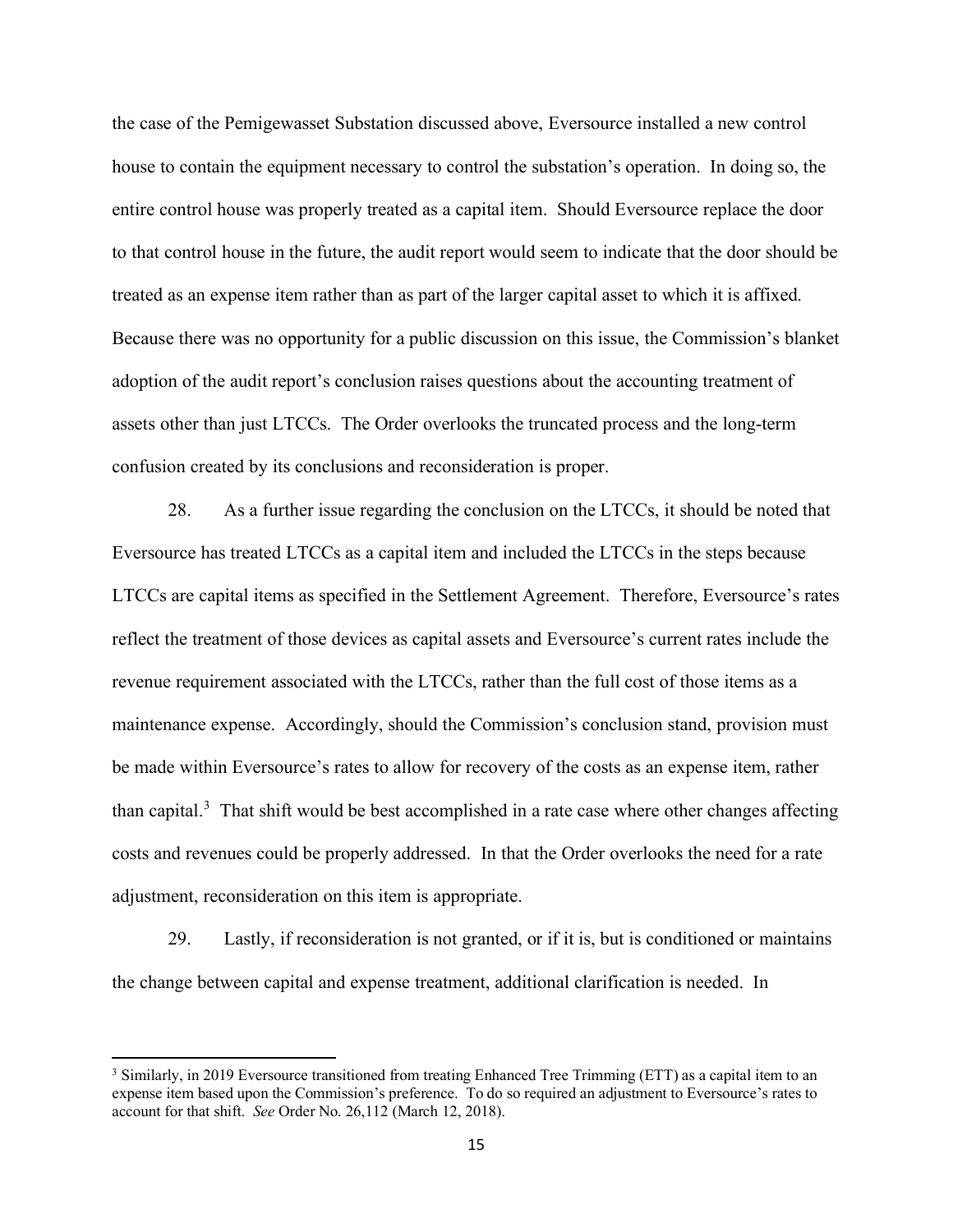particular, the Order specifies that the adjustment between capital and expense will be on a "going forward basis." Order at 8. The Order, however, does not define a date from which this adjustment is to occur. In other words, going forward from when? Based on the language in the Order, it appears that the adjustment was not intended to occur for this second step adjustment for projects in service in calendar year 2020. However, it is not clear whether the Commission would intend for it to apply to the third and final step adjustment for calendar year 2021 projects. In that 2021 is more than half complete, and that LTCCs have been treated as a capital item through the rate case and the first two step adjustments, it would be eminently reasonable to include the LTCCs as a capital asset for 2021 and to make the adjustment no earlier than calendar year 2022, subject to proper rate treatment until Eversource's next rate case. Eversource submits that should the Commission not delay the shift until Eversource's next rate case, allowing treatment as capital through at least the final step adjustment aligns with the intent of the Settlement Agreement and is otherwise is reasonable and appropriate.

30. In addition to the above items, Eversource requests clarification of one additional item in the Order. With respect to the accounting treatment of property damage claims, as noted in the Order, the issue was raised in relation to the initial step adjustment and was addressed in that order. In that order, the Commission stated:

[W]e direct Staff to inquire further regarding the Company's treatment of damage to plant from a third party, and the treatment of billing to liable third parties for the repair of damage done to Eversource's facilities. We direct Staff to report on the conclusions they reach following this review, including any further recommendations by Staff regarding the treatment and reporting of how Eversource handles claims for property damage by third parties. Based on Staff's recommendations, as approved by the Commission, the recovery of costs relating to third party property damage may be subject to reconciliation, as appropriate.

Order No. 26,439 at 7 (December 23, 2020).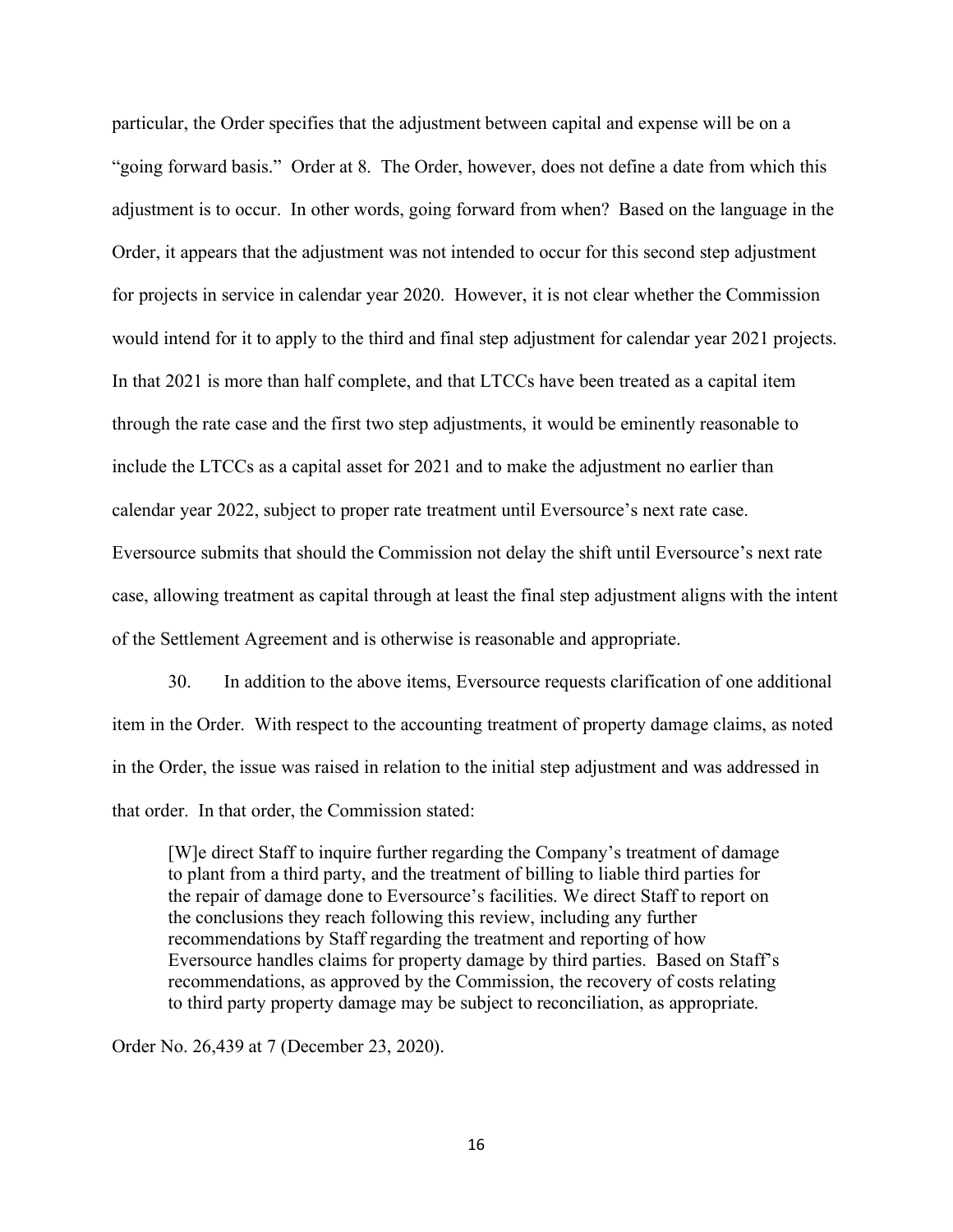31. As of the date of this submission, the further inquiry required of the Staff has not begun and the Staff has not created or submitted any recommendations relating to it. This matter may be covered by the BPA, but it is unclear what additional review the Commission anticipates from the Staff. In Eversource's assessment, the Commission should clarify its expectations relative to the Staff review of this item to assure that it does not improperly interfere with any review contemplated in the BPA.

32. Additionally, in the Order (as well as the order on the initial step), the Commission states that the costs included for this item are approved "subject to reconciliation." It is unclear, however, what reconciliation is anticipated here. The Staff has identified some concerns with the manner in which property damage claims are handled; however, this is the extent of Staff's suggestion. There is not, at this point, anything to reconcile and it is unclear how long this issue would remain open. Eversource requests clarification on how long this matter would remain open for reconciliation.

WHEREFORE, Eversource respectfully requests that the Commission:

- A. Grant reconsideration and/or clarification as provided above; and
- B. Grant such further relief as is just and equitable.

Respectfully submitted, Public Service Company of New Hampshire d/b/a Eversource Energy By Its Attorney

Dated: August  $27, 2021$  By:

Matthew J. Fossum Senior Regulatory Counsel Public Service Company of New Hampshire d/b/a Eversource Energy 780 No. Commercial Street, P.O. Box 330 Manchester, NH 03105-0330 (603) 634-2961 Matthew.Fossum@eversource.com